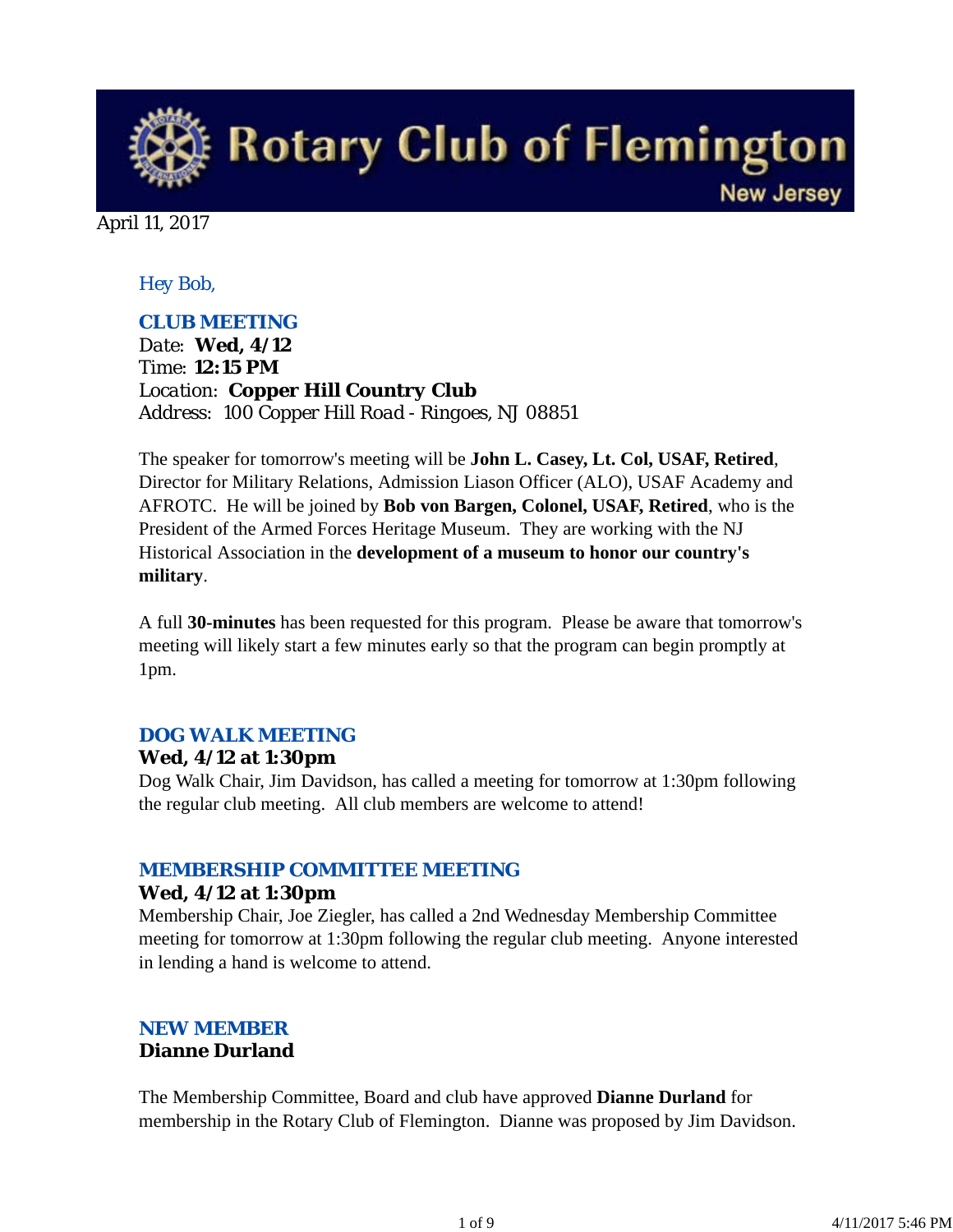She will have the classification of "**Community Banking**". She is the Assistant Vice President / Relationship Manager for Unity Bank located on Main Street in Flemington. She lives in Somerville, NJ. Dianne previously chaired the Young Entrepreneur Award Committee for the Bridgewater-Somerville Rotary Club. Her other activities include being an Ambassador for the H.C. Chamber of Commerce and being a Board Member of the Somerville Board of Education.

President D.J. announced this information at the 3/29/2017 lunch meeting. Members had until the end of business on Wednesday, 4/5/2017 to submit a written objection to the board. Since no objections were received, Dianne is eligible for membership and will have her Orientation meeting scheduled.

# *BEYOND THE HUNT* **Article by Bob Newland**

You may recall, our fellow member Bob Newland and his wife Traci visited South Africa last year. When they returned from their trip they initiated a humanitarian project to restore a building at a foster home into a school. Through social media, networking and a generous grant from our Rotary District, they were able to complete the remodel by the end of the year. The Cornerstone foster home serves approximately 32 children. To read more about the project you can visit the link below. Bob also authored a magazine article that was published by the Lehigh Valley Chapter of Safari Club International in their 2016 Annual.

**Click Here** to view the article that Bob wrote. Very nice job, Bob!



## *9th Annual Rotary BARK IN THE PARK DOG WALK*

**Sunday, June 4, 2017** Registration: **10:30am** Walk: **11:00am** to **2:00pm** Location: **Flemington Boro Park** Address: 43 Park Avenue, Flemington, NJ 08822

Join your friends and neighbors for a great day of fun, exercise and fellowship in Historic Downtown Flemington!

All net proceeds of the event go to Rotary Charities and local pet rescue organizations, especially **Animal Alliance**, a non-profit, volunteer-run pet adoption and spay/neuter outreach animal welfare organization.

You can also enjoy great food from several local restaurants (for people!), plus fabulous pet contests, including best pet costume and most photogenic pet, to name a few.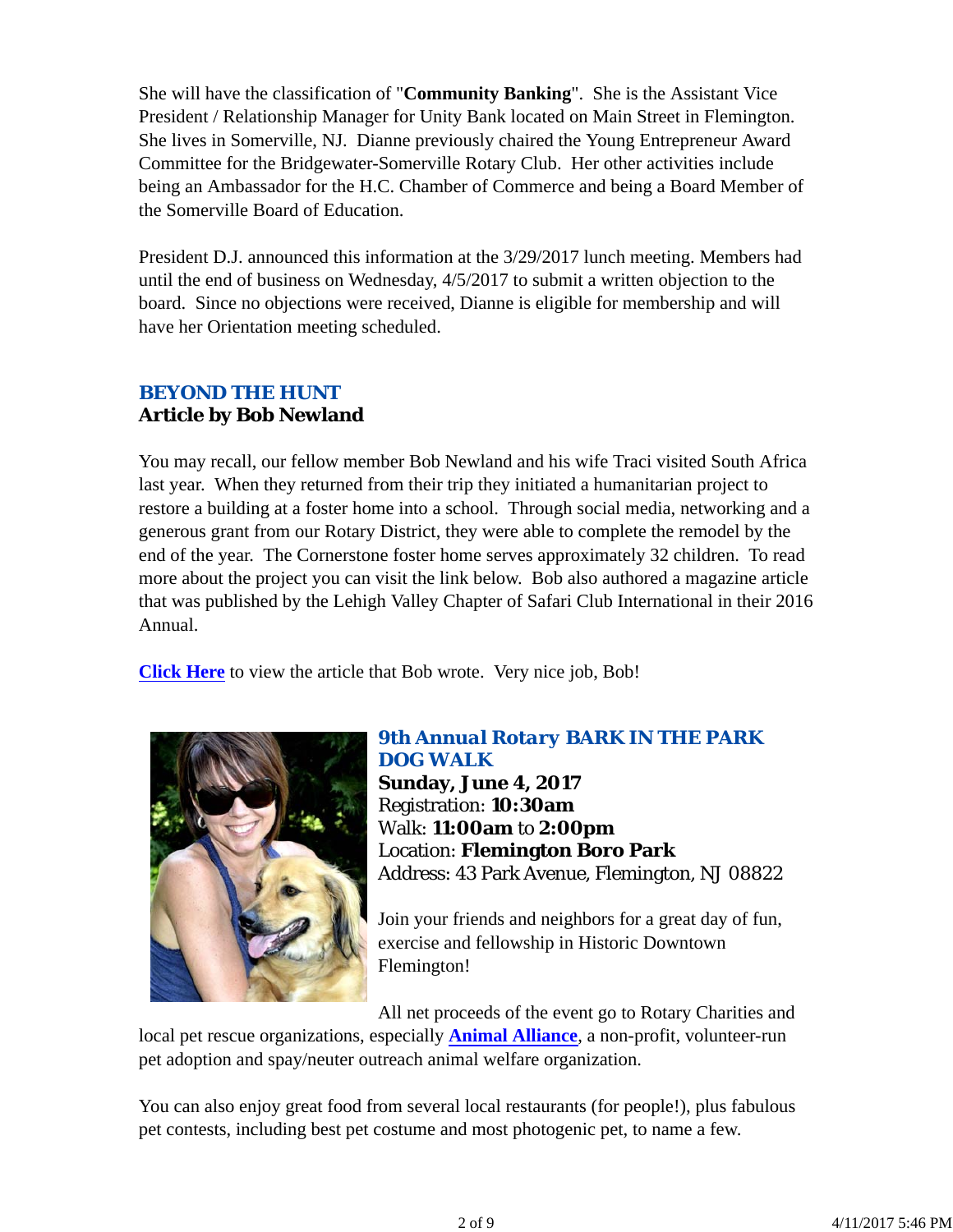There will also be terrific live music from **SunDog**!

**Click Here** or visit www.FlemingtonRotaryNJ.org for more information, or click the links below to download the following event forms:

- **Walker Registration Form**.
- Event Brochure Coming Soon.
- **Sponsor Registration Form**.
- **Vendor Registration Form**.

#### **Event Rules**:

- 1. We welcome well-mannered, friendly, non-aggressive dogs & pets.
- 2. Leashes are required (no longer than 6' & no retractable leashes, please).
- 3. Walk will take place rain or shine no refunds.
- 4. Dogs should wear current rabies tag or have proof of vaccination.
- 5. Limit 3 dogs per walker.
- 6. Scooping is required (bags provided).
- 7. Please stay on the sidewalks.



## *The Flemington Rotary MEMBER DIRECTORY Is Updated on the Website*

A PDF copy of the Club Directory kept on the club website, located on the password protected "**Members Only**" page. To access this, simply goto

**www.FlemingtonRotaryNJ.org** and click on "Members

Only" in the upper left. The page is password protected. If you do not have the password, simply email us and request it.

If you see any updates that need to be made (a change of address, email, phone number, something is not listed correctly, etc.), please email Sandy Clark and request any changes to be made. **Click Here** to generate an email to Sandy.



## *SPEAKERS & PROGRAMS BEING SOUGHT*

Mick Schaible is looking for some ideas for upcoming meeting programs and speakers. If you have any leads, please pass them onto Mick, who will follow-up to schedule the speaker.

**Click here** to generate an email directly to Mick.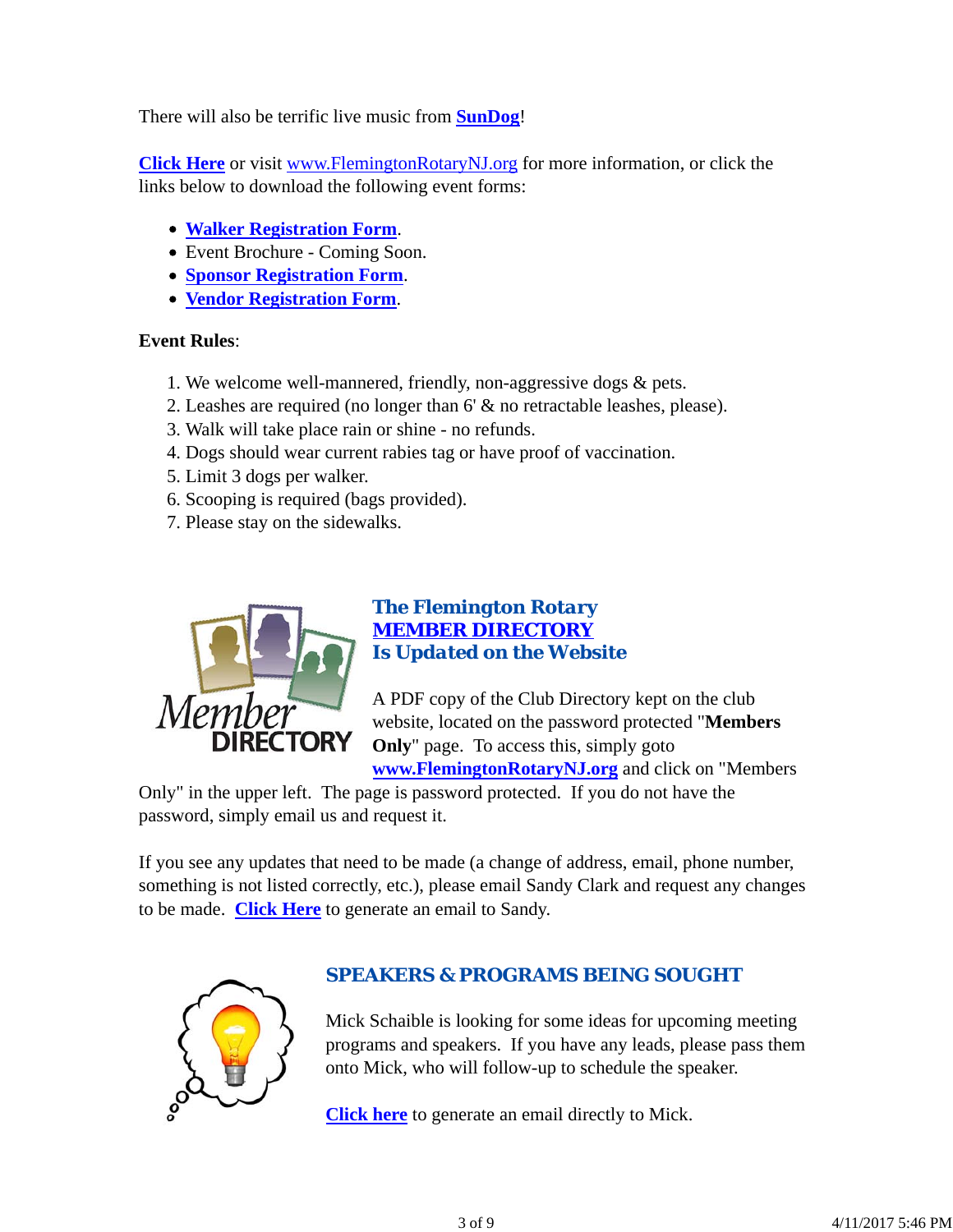

As you know, the Rotary Club of Flemington is a member of the H.C. Chamber of Commerce. This enables all Rotarians the ability to attend a Chamber function as a "member". If someone asks you what your business is, you would explain that you are a member representing the Rotary Club of Flemington. **Click Here** to visit the Chamber website for a listing of upcoming events.

## *ROTARY DISTRICT 7510 NEWS*

**Click Here** to read the current news from our Rotary District 7510.

## *UPCOMING DATES TO NOTE:*

Wed, 4/19: H.C.R.H.S. Jazz Combo (9 students + 1 instructor). Wed, 4/26: Student Fiddlers from the Hunterdon Central Regional High School.

Wed, 5/03: Kim Metz: New Fundraiser Idea. Wed, 5/10: TBA. Wed, 5/17: TBA. Wed, 5/24: TBA. Wed, 5/31: H.C.R.H.S. Madrigal Girls Chorus.

**Next RCOF Board Meeting**: Tues, TBA at 5:30 PM. (Held bi-monthly). **Next Membership Meeting**: Wed, 4/12/2017 at 1:30 PM (Usually the 2<sup>nd</sup> Wed).

### **Upcoming RCOF Club Events, Fundraisers, Fellowship Events, Etc**.:

6/4/17 (Sun): Bark In The Park (Dog Walk) TBA: Pedals for Progress Bicycle Collection

### **Rotary District 7510 Events & Functions:**

5/5 to 5/7/17: District Conference at the Shawnee Inn 5/15/17: District Assembly 6/10 to 6/14/17: Rotary International Convention in Atlanta, Georgia 6/29/17: District Changing of the Guard

### *COMMITTEE LIST:*

**Click Here** to download the listing of all current Club Committee's and its members.

### *"MEMBERS ONLY" WEBSITE:*

## **Click Here for the Members Only section of the website to find:**

- 1) The "Membership Proposal Form" to propose a new member.
- 2) New Member Information.
- 3) An Online Copy of the Club Membership Directory.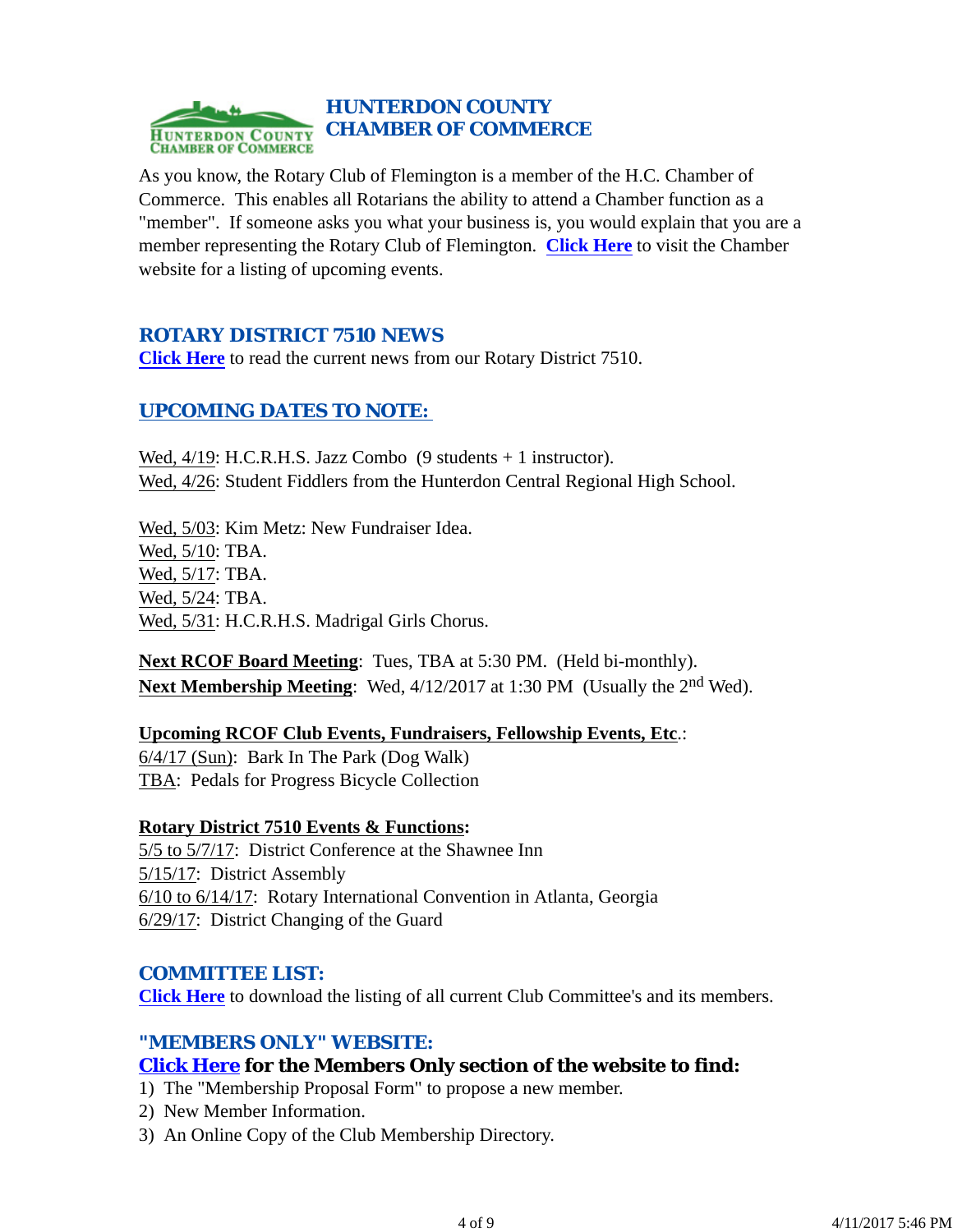4) A Link to All Photos Albums of the Club.

## *ROTARY WEBSITE LINKS:*

Rotary International: **www.Rotary.org** Rotary District 7510: **www.RotaryNJ.org**

## *NEARBY ROTARY CLUB MEETINGS:*

As A Rotarian, you are Welcome to attend a Rotary Club meeting anywhere in the world. Click here for the Rotary Club Locator App. Or see below for some local meetings:

#### Mondays

**Lambertville/New Hope** (6:30 pm) - Lambertville Station Restaurant; 11 Bridge Street, Lambertville NJ 08530

**Piscataway** (12:15 pm) - Radisson Hotel; 21 Kingsbridge Road, Piscataway, NJ 08854

#### Tuesdays

**Whitehouse** (12:15 pm) - Max's 22; 456 Route 22 West, Whitehouse Station, NJ 08889 **Princeton** (12:15 pm) - The Nassau Club; 6 Mercer Street, Princeton, NJ 08540 **Bridgewater-Bound Brook** (12:15 pm) - Arbor Glenn; 100 Monroe St, Bridgewater 08807

### Wednesdays

**Branchburg Township** (7:30 am): Stoney Brook Grille; 1285 Route 28, North Branch, NJ 08876

**Flemington** (12:15pm): Copper Hill Country Club; 100 Copper Hill Road, Ringoes, NJ 08851

**Hillsborough Township** (6:15 pm): Pheasant's Landing; 311 Amwell Road (Rt. 514), Hillsborough, NJ 08844

### Thursdays

**Clinton Sunrise** (7:30 am): Clinton Fire Department; New Street, Clinton, NJ 08809 **Somerville/Bridgewater** (12:15 pm): Bridgewater Manor; 1251 US Highway 202/206, Bridgewater, NJ 08807

**Trenton** (12:15 pm): Freddie's Tavern; 12 Railroad Avenue, West Trenton, NJ 08628

### Fridays

**North Hunterdon** (12:15 pm): Beaver Brook County Club; 25 County Club Drive, Annandale, NJ 08801

**Princeton Corridor** (12:15pm): Hyatt Regency; 102 Carnegie Center, Rt. 1 North, Princeton, NJ 08540

### eClub

**Rotary eClub of Hunterdon Horizon**: View website for meetings or online makeups.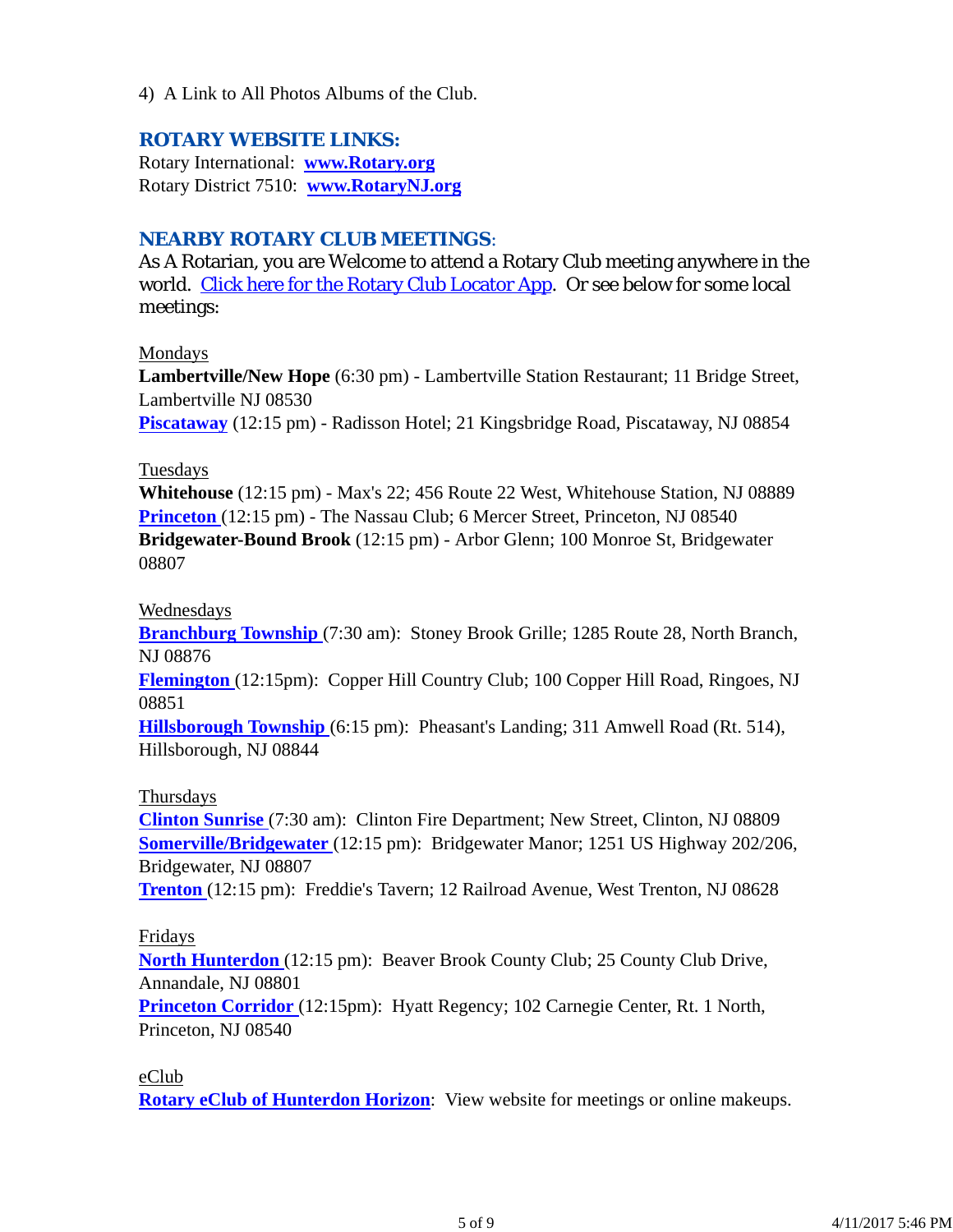# RI President's Call for Action in **2016-2017**: **"Rotary Serving Humanity"**

# **Rotary Club of Flemington - Our 93rd Year**

Founded October 3, 1923 \* Charter #1529 \* District 7510

| <b>Club President</b>                    | <b>Daniel James "D.J." Wright</b>                 |
|------------------------------------------|---------------------------------------------------|
| President-Elect                          | <b>Kim Metz</b>                                   |
| Secretary                                | <b>Karen Widico</b>                               |
| Treasurer, General                       | <b>Bob Newland</b>                                |
| Treasurer, Lunch                         | <b>Michael Goodwin</b>                            |
| <b>Board Member</b>                      | <b>Mick Schaible</b> (immediate Past-President)   |
| <b>Board Member</b>                      | <b>Sandy Clark</b>                                |
| <b>Board Member</b>                      | <b>Joe Ziegler</b>                                |
| Sergeant-at-Arms                         | <b>Ken Skowronek</b>                              |
| R.I. President                           | <b>John F. Germ</b> (Chattanooga, Tennessee, USA) |
| District Governor (DG)                   | <b>Charles Minton</b> (Union, NJ)                 |
| District Governor Elect (DGE)            | <b>Bob Zeglarski</b> (Roselle-Rosselle Park)      |
| District Governor Nomimee (DGN)          | <b>John Shockley</b> (Hillsborough)               |
| <b>Assistant District Governor (ADG)</b> | <b>Albert Varga</b> (Lambertville-New Hope)       |

Club Meetings: **Wednesday, 12:15 pm, Copper Hill Country Club** 100 Copper Hill Road, Ringoes 08551



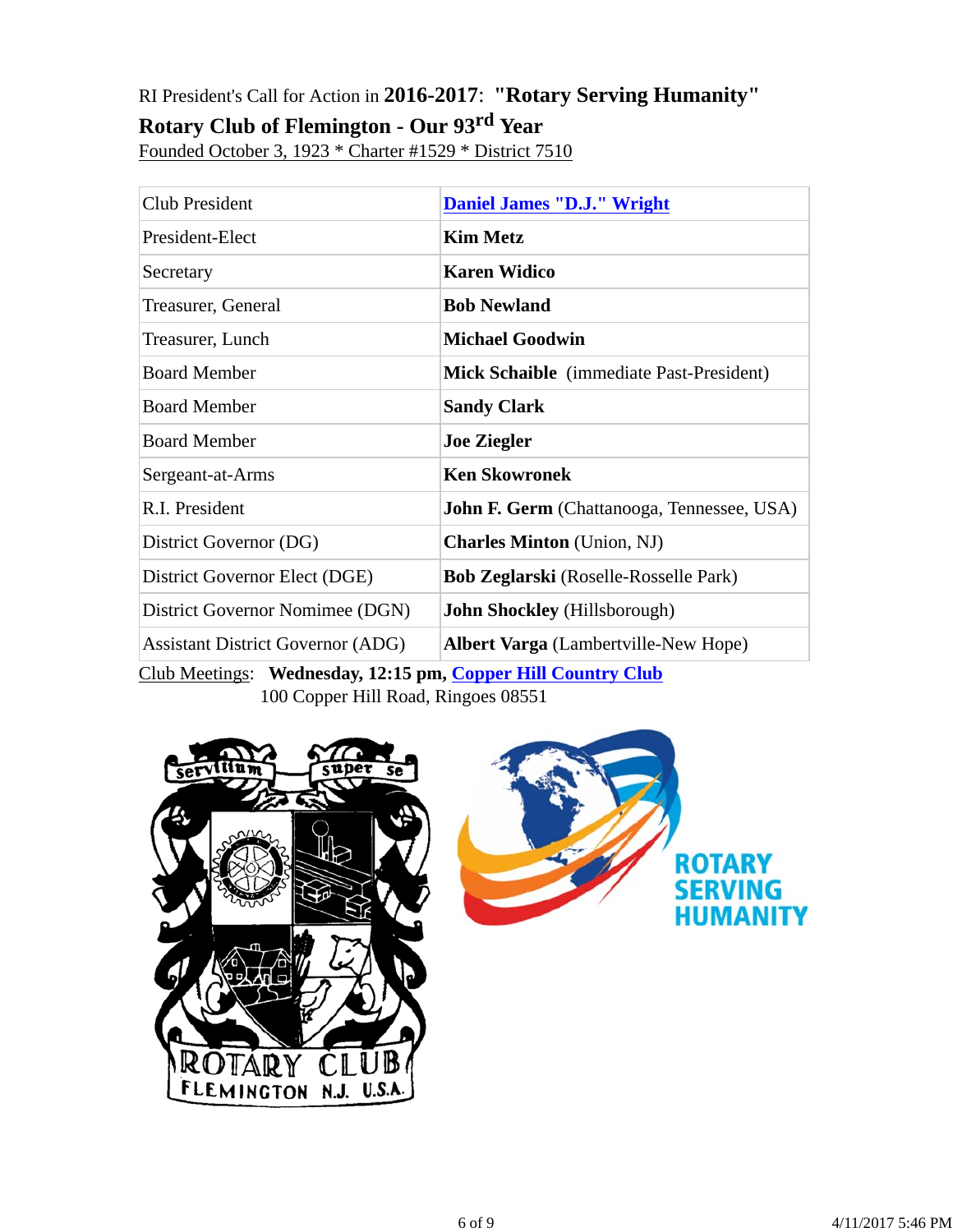*MISSION STATEMENT*: The mission of Rotary International is to assist and guide Rotarians and Rotary clubs to accomplish the Object of Rotary to ensure Rotary's continuing relevance and to help build a better world, emphasizing service activities by individuals and groups that enhance the quality of life and human dignity, encouraging high ethical standards, and creating greater understanding among all people to advance the search for peace in the world.

**THE OBJECT OF ROTARY:** The object of Rotary is to encourage and foster the ideal of service as a basis of worthy enterprise and, in particular, to encourage and foster:

**1st**: The development of acquaintance as an opportunity for service;

**2nd**: High ethical standards in business and professions, the recognition of the worthiness of all useful occupations, and the dignifying of each Rotarian's occupation as an opportunity to serve society;

**3rd**: The application of the ideal of service in each Rotarian's personal, business and community life;

**4th**: The advancement of international understanding, goodwill, and peace through a world fellowship of business and professional persons united in the ideal of service.

**THE 4-WAY TEST:** "Of the things we think, say or do:

- **1st**: Is it the Truth?
- 2<sup>nd</sup>: Is it Fair to all concerned?
- **3rd**: Will it build goodwill and better friendships?
- **4th**: Will it be beneficial to all concerned?"

## *ROTARY's AVENUE'S OF SERVICE*:

**1)** Through **Club Service**, we have fun, build lasting friendships, and make sure that our club runs well.

**2)** Through **Vocational Service**, we volunteer our professional skills to serve others and promote integrity in everything we do.

**3)** Through **Community Service**, we address local needs and work with our community to bring lasting improvements.

**4)** Through **International Service**, we meet humanitarian needs around the globe and promote world understanding and peace.

**5)** Through **Youth Service**, we work with young people to help them become the next generation of leaders, visionaries, and peacemakers.

# **2016-2017 CLUB MEMBER ROSTER Rotary Club of Flemington, NJ**

Current Number of Members: 40

| <b>Rotarian</b>           | <b>Member Since</b> | <b>Classification</b> |
|---------------------------|---------------------|-----------------------|
| Black, Bruce B.           | 2007                | Health and Fitness    |
| Bohler, Herbert C. (Herb) | 1977                | Specialty Advertising |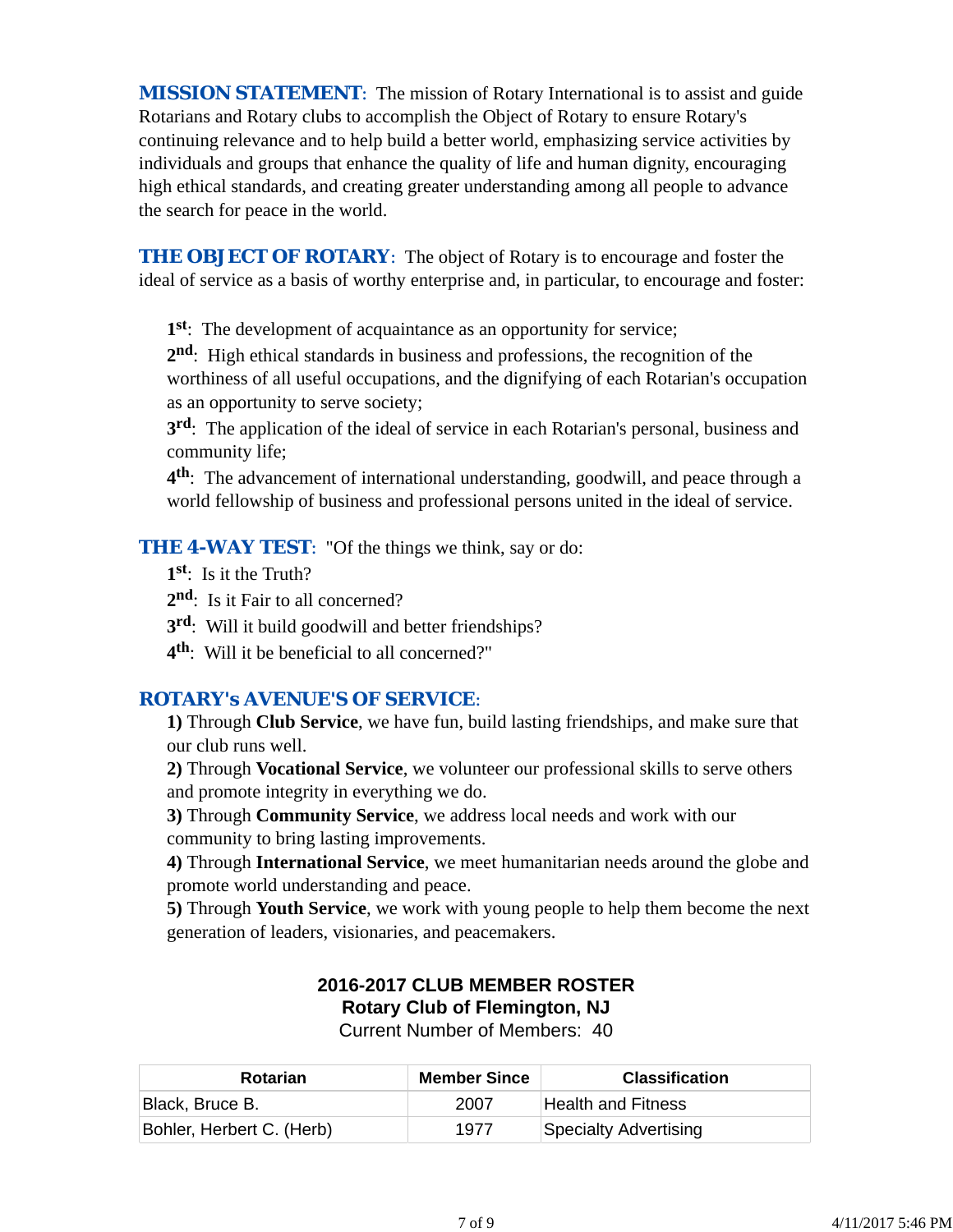| <b>Boynton, Adam</b>                   | 2016 | <b>Church / Social Services</b>   |
|----------------------------------------|------|-----------------------------------|
| Chittenden, Robert L. (Bob)            | 2003 | M.E.F.P. Consulting Engineering   |
| Clark, Arthur L. (Sandy)               | 1987 | Printing                          |
| Davidson, James G. (Jim)               | 2002 | <b>Rubber Products</b>            |
| del Campo, Ann                         | 2016 | <b>Scientist &amp; Farmer</b>     |
| Ferrari, Frederick J. (Fred)           | 1964 | Orthodontia                       |
| Fisher, Charles H. (Charlie)           | 1961 | <b>Funeral Services</b>           |
| Fisher, Thomas H. (Tom)                | 2012 | Property & Casualty Insurance     |
| <b>Fogarty, Kyle</b>                   | 2017 | <b>Financial Advisor</b>          |
| <b>Goodwin, Michael S.</b>             | 2016 | <b>Youth Development</b>          |
| Harrison, Jeffrey (Jeff)               | 1996 | Psychotherapy                     |
| <b>Hyatt, Frederic D. Hyatt (Fred)</b> | 2017 | <b>Retired - Aerospace</b>        |
| Kamnitsis, Christopher P. (Chris)      | 2001 | <b>Financial Planning</b>         |
| <b>Kritharis, Nikolaos (Nik)</b>       | 2016 | <b>Dentistry</b>                  |
| Liebross, Ira                          | 1997 | <b>Family Medicine</b>            |
| Loew, Darren                           | 2002 | Orthodontics                      |
| Martin, Teresa (Terry)                 | 1993 | Solid Waste/Recycling             |
| Mazujian, Harry                        | 2004 | Clergy                            |
| McWilliams, Nancy                      | 1992 | Psychotherapy                     |
| Metz, Kim                              | 2007 | <b>Technical Education</b>        |
| Muller, George D.                      | 1964 | <b>Cut Glass Manufacturing</b>    |
| Newland, Robert D. (Bob)               | 1998 | Insurance                         |
| Ownes, Terry M.                        | 1987 | <b>Floor Covering</b>             |
| Phelan, Christopher J. (Chris)         | 2009 | <b>Chamber Of Commerce</b>        |
| Randolph, R. Wayne                     | 1982 | <b>Veterinary Medicine</b>        |
| Ruberto, Johanna S.                    | 2016 | <b>High School Administration</b> |
| Schaible, R. Michael (Mick)            | 1998 | <b>Appraisal Services</b>         |
| Skowronek, Kenneth J. (Ken)            | 1994 | <b>Family Law</b>                 |
| Sollner, Richard F. (Dick)             | 1962 | Air Transportation                |
| Stothoff, Richard H. (Dick)            | 1966 | <b>Sanitary Engineering</b>       |
| Vera, Allan S.                         | 2016 | <b>Investment Advisor</b>         |
| Widico, Karen A.                       | 1997 | <b>Public Health Services</b>     |
| Williams, Gwen                         | 1991 | Purchasing/Manufacturing          |
| Wise, Robert (Bob)                     | 1992 | <b>Hospital Administration</b>    |
| Woske, Harry                           | 1977 | Cardiology                        |
| Wright, Daniel J. (D.J.)               | 2003 | <b>Funeral Services</b>           |
| Ziegler, Joseph E. (Joe)               | 1988 | <b>Investment Advisor</b>         |
| Zullo, John J. (Johnnie)               | 1987 | <b>Chemical Engineering</b>       |